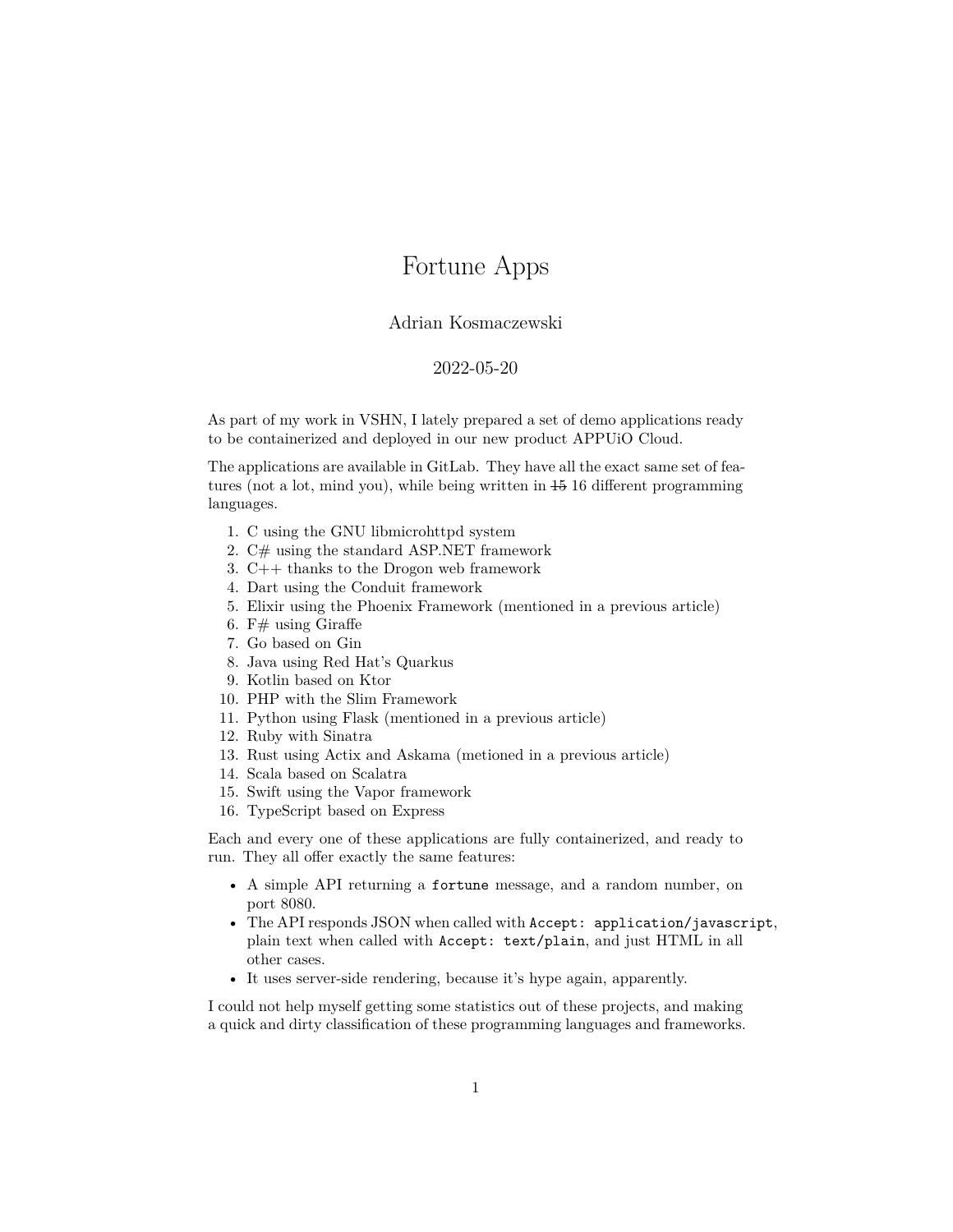I gathered the following data points:

- The energy ranking provided in [this page](https://medium.com/codex/what-are-the-greenest-programming-languages-e738774b1957);
- The memory consumption as shown in Docker Desktop;
- The lines of code of the source code of the app, counted by [cloc;](https://github.com/AlDanial/cloc)
- Build times and final size of the Docker container as shown in GitLab.

I put all the data in a LibreOffice spreadsheet, multiplied the 5 values above all together into a new score column, and ordered everything in ascending order. The build time was interpreted as a timestamp in December 1899 or something like that.

| Language      | Energy Rank | Mem (MB) | LOC | Build $(h:m:s)$ | Size (MiB) | Score     |
|---------------|-------------|----------|-----|-----------------|------------|-----------|
| Rust          | 1.03        | 1.00     | 66  | 00:11:20        | 7.33       | 3.92      |
| $\mathcal{C}$ | 1           | 4.11     | 102 | 00:02:30        | 5.95       | 4.33      |
| Go            | 3.23        | 4.77     | 66  | 00:02:00        | 13.22      | 18.67     |
| Dart          | 3.83        | 8.40     | 76  | 00:02:35        | 9.42       | 41.33     |
| $C++$         | 1.34        | 3.04     | 79  | 00:16:06        | 17.52      | 62.93     |
| Java          | 1.98        | 6.80     | 133 | 00:15:09        | 25.96      | 488.86    |
| C#            | 3.14        | 33.47    | 88  | 00:01:48        | 46.67      | 539.53    |
| <b>PHP</b>    | 29.3        | 24.98    | 37  | 00:01:36        | 26.1       | 785.34    |
| TypeScript    | 21.5        | 14.67    | 46  | 00:02:07        | 43.75      | 933.03    |
| Python        | 75.88       | 19.77    | 30  | 00:01:24        | 22.54      | 986.22    |
| Ruby          | 69.91       | 28.17    | 20  | 00:01:22        | 29.93      | 1118.83   |
| F#            | 4.13        | 31.48    | 107 | 00:02:10        | 55.63      | 1164.41   |
| Scala         | 1.98        | 96.61    | 70  | 00:03:08        | 78.16      | 2277.27   |
| Swift         | 2.79        | 6.15     | 110 | 00:15:45        | 153.86     | 3173.68   |
| Kotlin        | 1.98        | 308.80   | 80  | 00:04:54        | 69.57      | 11579.45  |
| Elixir        | 42.23       | 85.03    | 414 | 00:03:02        | 62.21      | 194810.09 |

And the results are here; the lower the score, the "better".

Taking everything into account, I'd consider using **Go, C#, or TypeScript** (in that order) for such an API anytime. With each of these three languages, the developer experience is unparalleled, the tooling is excellent, compilation times are super short, the ecosystems are huge and vibrant, and the final results are quite good (by that I mean low energy rank, low memory requirements, low SLOC, and fast build times.)

Why Go,  $C\#$ , or TypeScript, and not the other programming languages?

- Rust, Java, C++, and Swift build times are too long (any relationship to strong type checking is just a coincidence). But yeah, nobody beats Rust's low memory requirements. To be honest, if Rust's compilation times go down in the future (and I bet they will), it would become the one and only language to consider in this whole list.
- C is… C. Even though the compilation is really quick.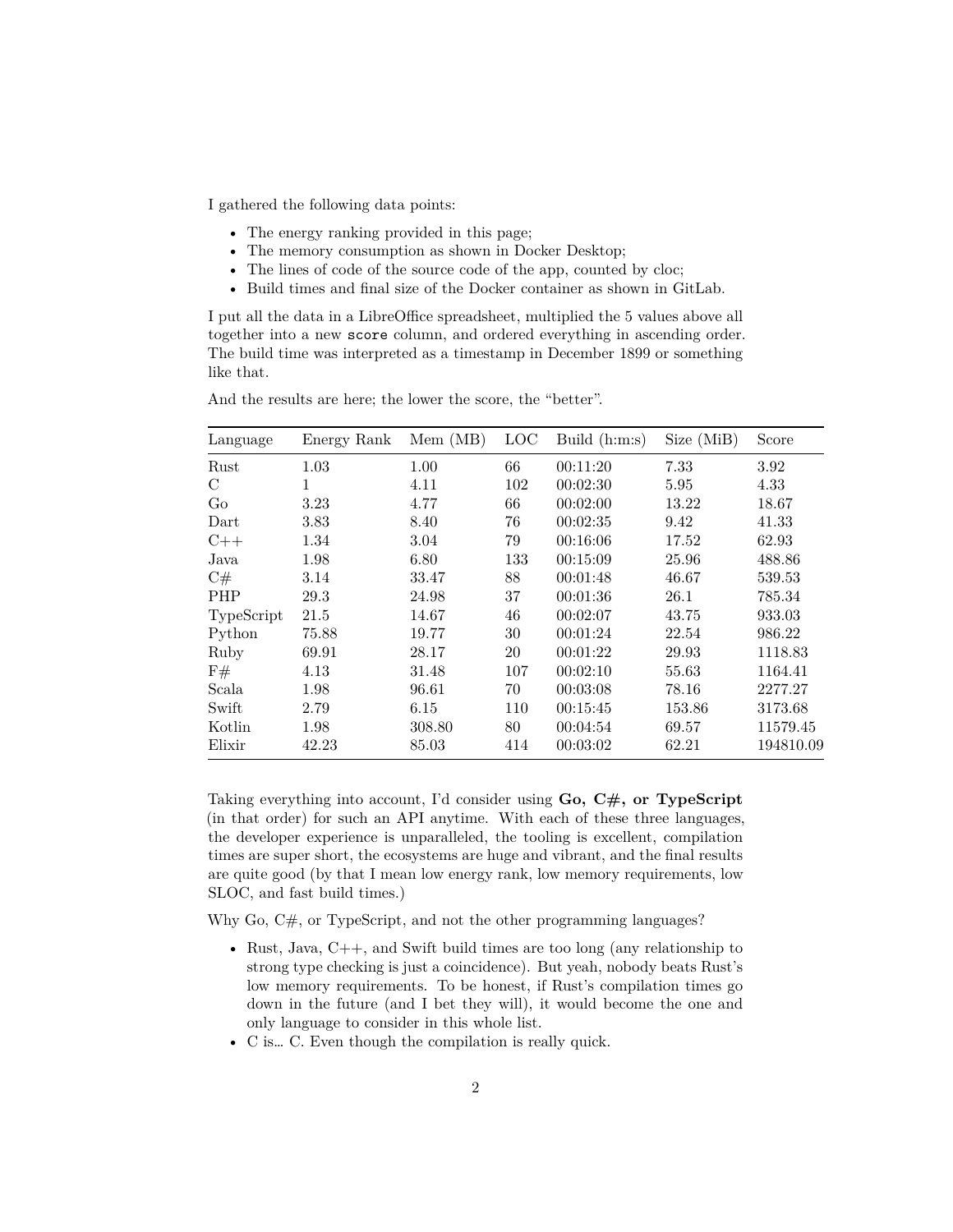- PHP is… PHP. But the scores of the final product aren't bad at all, don't get me wrong. I kinda like PHP, but wouldn't use it in this context.
- The framework chosen for  $F#$  (Giraffe) is a bit behind in terms of documentation. I should have just used ASP.NET here, in which case  $F#$ would go up in my personal opinion ranking.
- Elixir, Scala, and Kotlin use too much memory. The interesting thing about Scala and Kotlin is that they are running in a container image with the full Java runtime in it, while the Quarkus container (built with the Java programming language) was just running a self-contained binary, with dramatically lower requirements. No Java runtime, low memory and fast startup; that's precisely Quarkus' selling point.
- Elixir, Python, and Ruby are too high in the energy efficiency index (even though Ruby has the shortest SLOC of all)

Some other observations you might find interesting:

- All container images are based on [Alpine](https://www.alpinelinux.org/) except for C and C++ (based on busybox:glibc), Java (based on quarkus-distroless-image:1.0), Swift (based on Ubuntu 20.04, because Swift does not yet work with [musl](https://musl.libc.org/)), and Elixir (based on Debian).
	- **–** The idea was, of course, to have the smallest possible container image with the least possible effort and keeping some readability in the Dockerfiles; of course you could make these images smaller, but at the expense of debuggability or understandability. Feel free to use those Dockerfiles if you find them useful.
- Python, Typescript, Rust, and PHP use exactly the same HTML templating syntax (and Go's is almost identical).
- Python, Go, Scala,  $F#$ , Ruby, and PHP use exactly the same sprintf() format, because POSIX and whatnot.
- Some of these apps were a true PITA to build: in particular, I'll mention Swift. The biggest issue was the low quality and quantity of the Vapor documentation; another issue is the slow compile-test cycles (this was done in Linux, not on a Mac, maybe Xcode can help there, but on Visual Studio Code, no help at all).
	- **–** By the way, the Dockerfile of the Swift project is the one generated by the Vapor bootstrap command. Haven't touched it further.
	- **–** Hopefully Swift will be compatible with musl one day (some adventurous people are [trying to do it](https://github.com/MaxDesiatov/swift-alpine) on behalf of Apple), to enable Alpinebased images.
- The easiest ones to build: Python, Ruby, and PHP. Scripting languages are such an easy thing to use, seriously. Although Go,  $C#$ , and TypeScript, were also very easy to work with, and with the added benefit of a nice type system on top.
- All images were built for the x86-64 architecture.
- The average SLOC is 96.5 (standard deviation 93.3), and the median 79 (corresponds to the  $C++$  project).
	- **–** The smallest SLOC counts are those of scripting languages: Ruby,